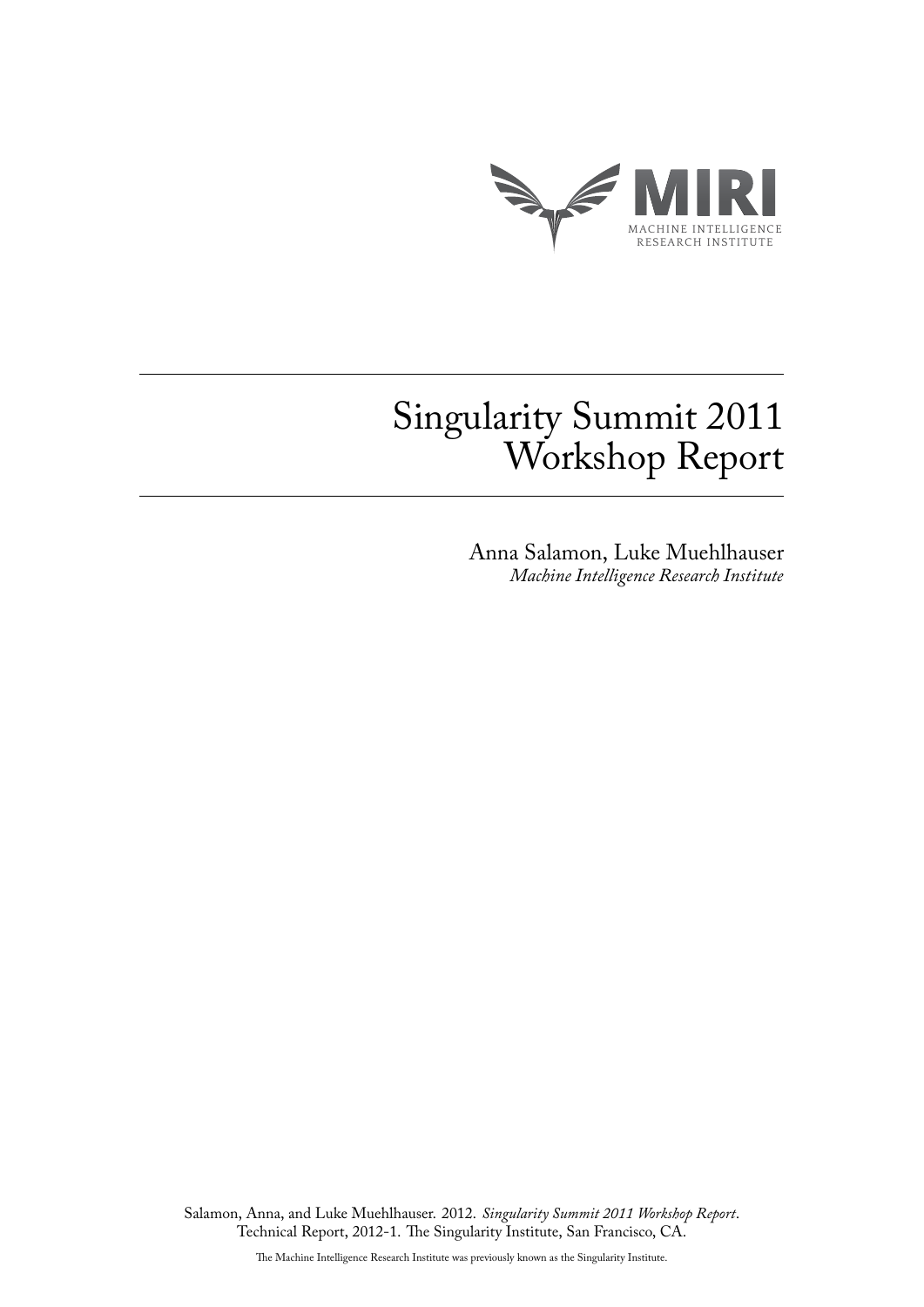# **Workshop Participants**

| Anna Salamon (organizer)       | Researcher, Singularity Institute               |
|--------------------------------|-------------------------------------------------|
| Luke Muehlhauser (organizer)   | Researcher, Singularity Institute               |
| Seth Baum                      | Graduate student, Pennsylvania State University |
| Nick Beckstead                 | Graduate student, Rutgers University            |
| David Brin                     | Author and futurist                             |
| David Chalmers                 | Philosopher, Australian National University     |
| Paul Christiano                | Graduate student, MIT                           |
| Kevin Fischer                  | Entrepreneur                                    |
| Alexander Funcke               | Owner, Zelta Deta                               |
| Julia Galef                    | Science writer                                  |
| Phil Goetz                     | Researcher, J. Craig Venter Institute           |
| Katja Grace                    | Graduate student, Carnegie Mellon University    |
| Robin Hanson                   | Economist, George Mason University              |
| Louie Helm                     | Director of Development, Singularity Institute  |
| Jey Kottalam                   | Entrepreneur                                    |
| Nathan Labenz                  | Co-founder, Stik.com                            |
| Zvi Mowshowitz                 | Co-founder, Variance                            |
| Luke Nosek                     | Co-founder, Paypal                              |
| Carl Shulman                   | Researcher, Singularity Institute               |
| Tim Sullivan                   | Co-founder, CO2Stats                            |
| Jaan Tallinn                   | Co-founder, Skype                               |
| Michael Vassar                 | President, Singularity Institute                |
| <b>Alexander Wissner-Gross</b> | Research Affiliate, MIT Media Lab               |
| Eliezer Yudkowsky              | Researcher, Singularity Institute               |

### **Executive Summary**

The Singularity Summit 2011 Workshop was held at the Marriott Courtyard Hotel in New York City on October 17–18, 2011. Participants discussed many topics in small and large groups. This report includes just two of the results:

- 1. The results of the longest single discussion, about whole brain emulation.
- 2. A list of questions to which participants said they would like to know the answer.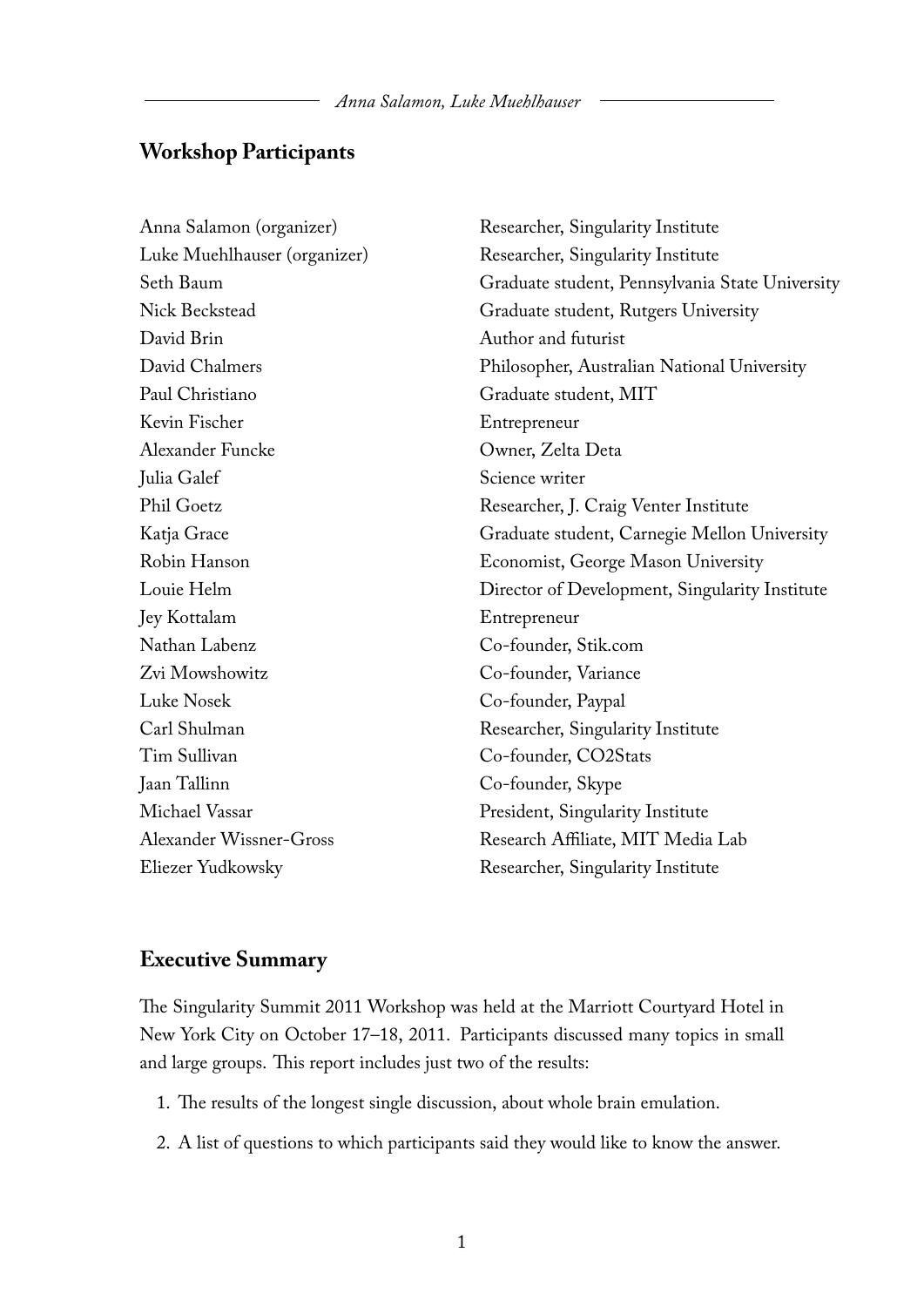#### **AGI Safety and Whole Brain Emulation**

#### *Should humanity accelerate WBE development?*

Shulman and Salamon [\(2011\)](#page-7-0) argued that if whole brain emulation (WBE) came before artificial general intelligence (AGI), this might help humanity to navigate the arrival of AGI with better odds of a positive outcome. The mechanism for this would be that safety-conscious human researchers could be "uploaded" onto computing hardware and, as uploads, solve problems relating to AGI safety before the arrival of AGI.

Shulman and Salamon summarize their position this way: 'Business as usual' is not a stable state. We will progress from business as usual to one of four states that *are* stable: stable totalitarianism, controlled intelligence explosion, uncontrolled intelligence explosion, or human extinction. (E.g., "Go extinct? Stay in that corner.") The question, then, is "whether the unstable state of whole brain emulation makes us more or less likely to get to the [stable] corners that we [favor]. Is our shot better or worse with whole brain emulation?"

Shulman and Salamon suggested that our chances of achieving a controlled intelligence explosion are *better* if whole brain emulation arrives before AGI. Why? Shulman and Salamon gave two major reasons.

First, WBE could ease coordination problems. If AGI is developed in an arms race, there would be strong incentives for AGI developers to trade off safety for faster development. But whole brain emulation might be safer because we would be dealing with a relatively well-understood mind architecture (the human one), and this could enable developers to design the relevant safety architectures in advance. A slight lead in development of WBE could provide a very large lead once WBE is reached, because WBEs could be run at 1000x or more the normal speed (if hardware is available). Thus, a four-year lead in developing AI could be turned into the equivalent of a 4,000-year lead if the leader develops WBE first. The leader's researchers could be uploaded and continue their work at 1000x or more the normal human speed. This would give the leader in AGI development substantial subjective time (e.g. 4,000 "years") to develop safe AGI. (Shulman and Salamon also outlined other advantages possessed by uploaded researchers.) Without WBE, a four-year lead is only a four-year lead, providing strong incentives to prefer development speed over development safety.

Second, WBE could provide powerful tools for safe control of uploaded safety researchers. One could monitor uploaded researchers and "reboot from disk" if danger to others arose. (However, this raises ethical concerns and may be morally equivalent to killing the researcher.)

If it is correct that WBE would improve humanity's chances of successfully navigating the first creation of AGI, we might be able to accelerate WBE development—e.g.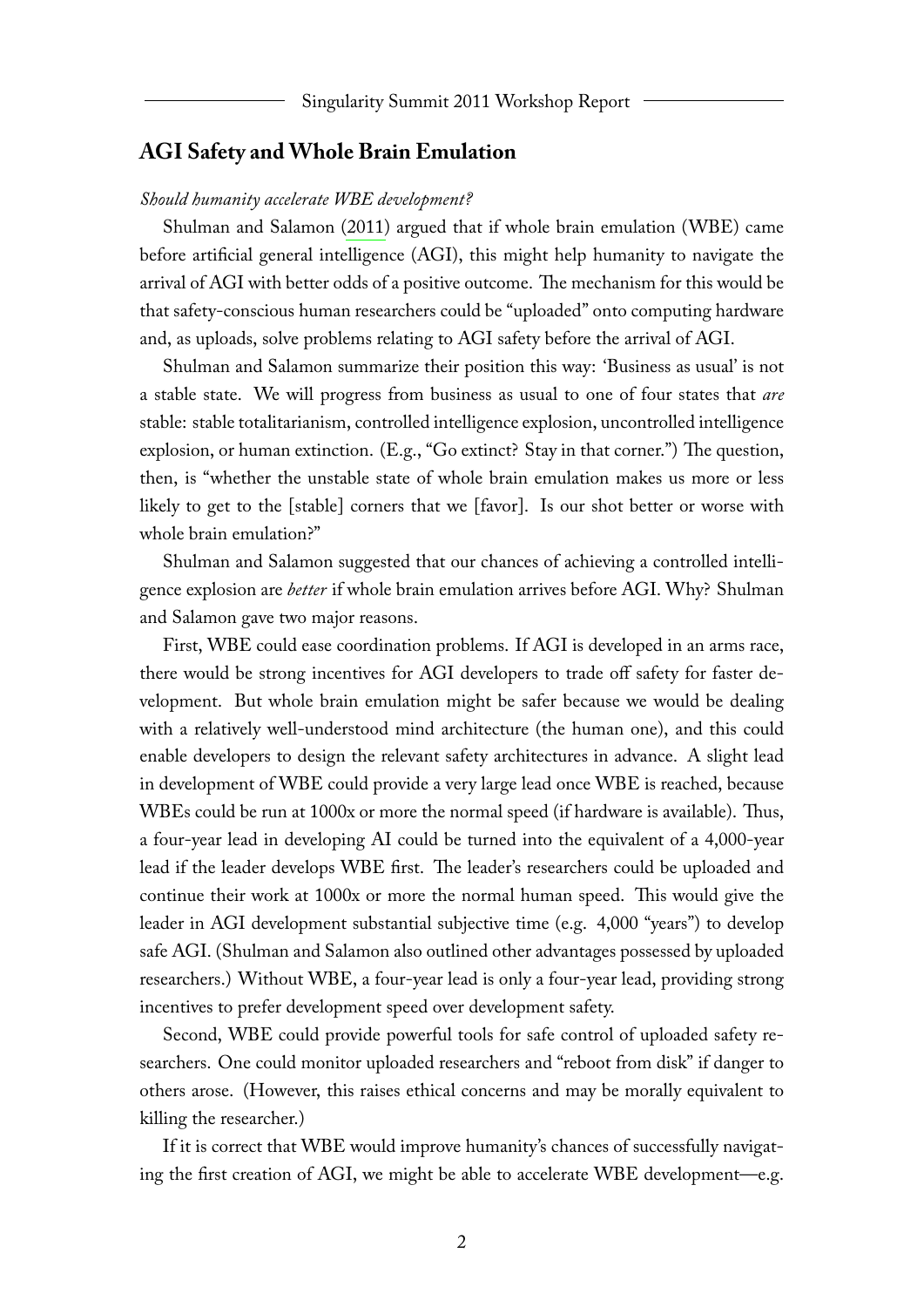by increasing funding for computational neuroscience (Sandberg and Bostrom [2008\)](#page-7-1) to increase the odds that WBE will arrive before AGI. This would be an instance of safety-conscious "differential technological development" (Bostrom [2002\)](#page-7-2).

But if pushing on WBE development instead *increases* existential risk, then we may wish to avoid accelerating that field of research.

Participants in this discussion began in broad disagreement about whether it would be wise to accelerate WBE research for the purposes of future AGI safety. They agreed, however, that Friendly AI is the safest form of AGI if it is possible, that WBE is the next-safest, that neuromorphic (neuroscience-inspired) AI is the next safest after that, and that non-brain-inspired ("de novo") AI is the least safe (apart from Friendly AI). They also agreed that if humanity accelerates WBE-related technologies, this increases both the probability of WBE and the probability of (dangerous) neuromorphic AI. Participants modeled this as if there were an "enough brainscanning" variable (with an unknown probability distribution), and another probability that turns "enough brainscanning" into either WBE or neuromorphic AI.

Participants disagreed about whether WBE or neuromorphic AI was likely to come first from pushing on WBE-related tech. Zvi Mowshowitz, who was appointed "keeper of the probabilities," integrated participants' opinions to estimate that the probability that neuromorphic AI would arrive before WBE was 0.85. (Zvi was given this role because he was relatively unbiased on the subject and had done tens of thousands of such calculations throughout his work experience.) The considerations discussed included:

- 1. So far, we've made rapid progress in figuring out which parts of the brain do what, and how it all works;
- 2. Before you can build a complete WBE you'll have emulated neurons, and these are things you can play around with to observe their functioning under varying conditions; but on the other hand:
- 3. Merely reverse-engineering the Microsoft Windows code base is hard, so reverseengineering the brain is probably much harder.

When discussing the likely effects of not-provably-Friendly *de novo* AI and provably Friendly AI, participants agreed that non-Friendly AI was a far more likely outcome than Friendly AI. Intelligence amplification (Bostrom and Sandberg [2009\)](#page-7-3) was unanimously considered to raise the probability of good outcomes. Nanotechnology was unanimously considered to lower the probability of good outcomes, because it was agreed that it might cause disaster and would at least cause people to take riskier actions.

After some discussion, participants gave their estimates for the probability of a good result ("win") given various scenarios: e.g. prob(win | WBE or neuromorphic AI), prob(win | WBE), etc. Individuals' estimates varied quite a bit. Zvi gave his personal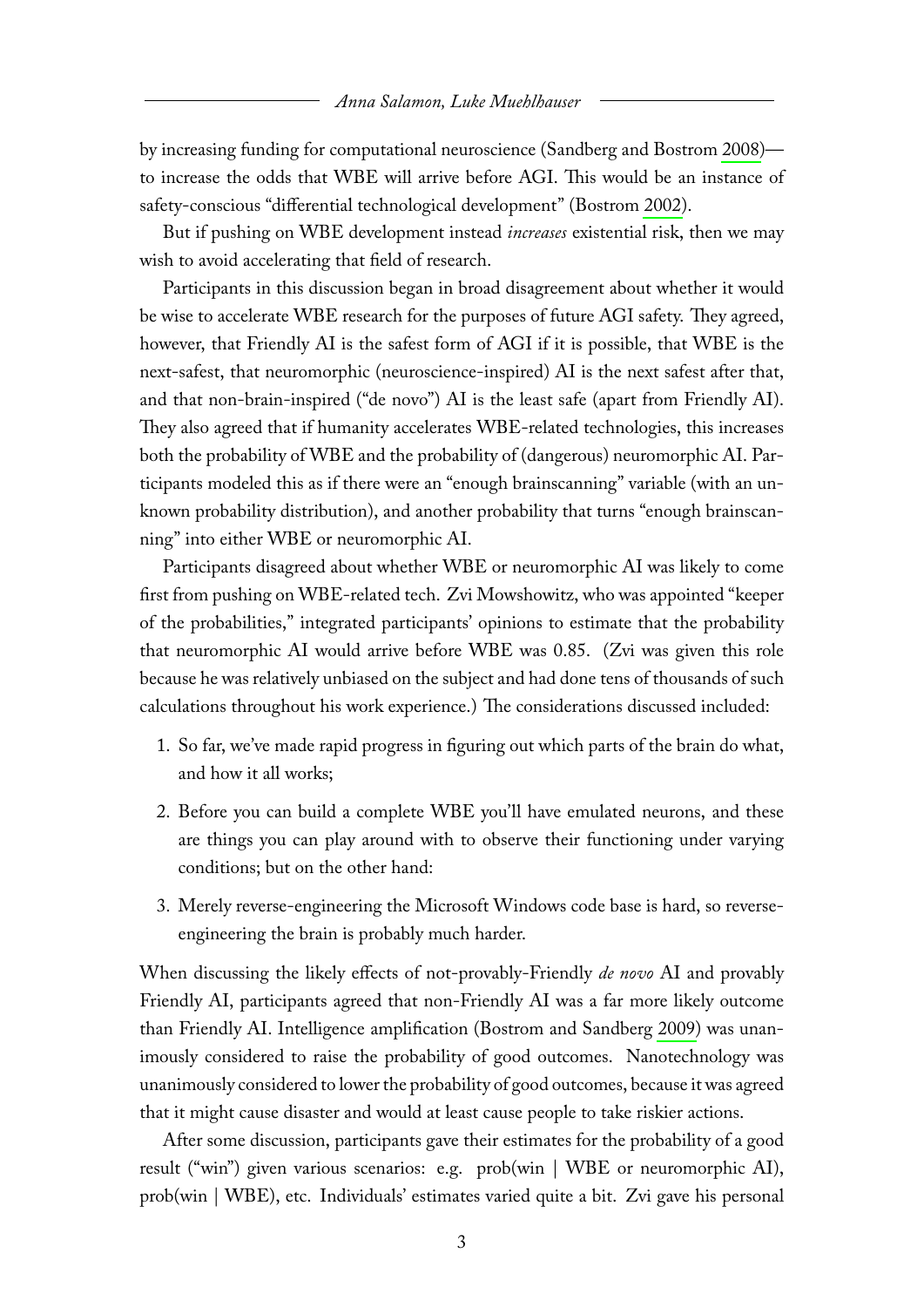estimate from a weighted average of others' estimates, weighted by his estimate of each participant's expertise. His given estimates were a roughly 14% chance of win if WBE or neuromorphic AI comes first and, coincidentally, a roughly 14% chance of win if de novo AI (Friendly AI or not) came first.

The original plan for deciding whether to recommend the acceleration of WBErelevant tech was to figure out which win probability was larger: prob(win | WBE or neuromorphic) or  $prob(win | de novo AI)$ .

The tiebreaker consideration deemed most important was timelines. Pushing on WBE-related tech would, if anything, cause machine superintelligence to be created sooner. All else being equal, sooner timelines would seem to decrease the probability of a win scenario. Thus, despite many shortcomings in the design of this expert elicitation, the group's current collective best guess, given the considerations evaluated so far, is that humanity should not accelerate WBE-related tech.

## **Tough Questions**

At another point during the workshops, participants wrote down a list of questions for which knowing the answer would plausibly affect their immediate actions. Below is a complete list of the questions.

- Can you measure curiosity? How do you increase it?
- Do values converge?
- How well does dual n-back work?
- Can large groups be reasonably goal-seeking instead of just doing the thing that the group does?
- How much does rationality help ventures?
- How plausible are certain AI architectures? When should they arrive?
- How do the benefits of rationality training compare to other interventions like altruism training?
- How hard is it to create Friendly AI?
- What growth rates can be sustained?
- What is the strength of feedback from neuroscience to AI rather than brain emulation?
- Is synthetic biology easier and likely to to become a threat sooner than we realize?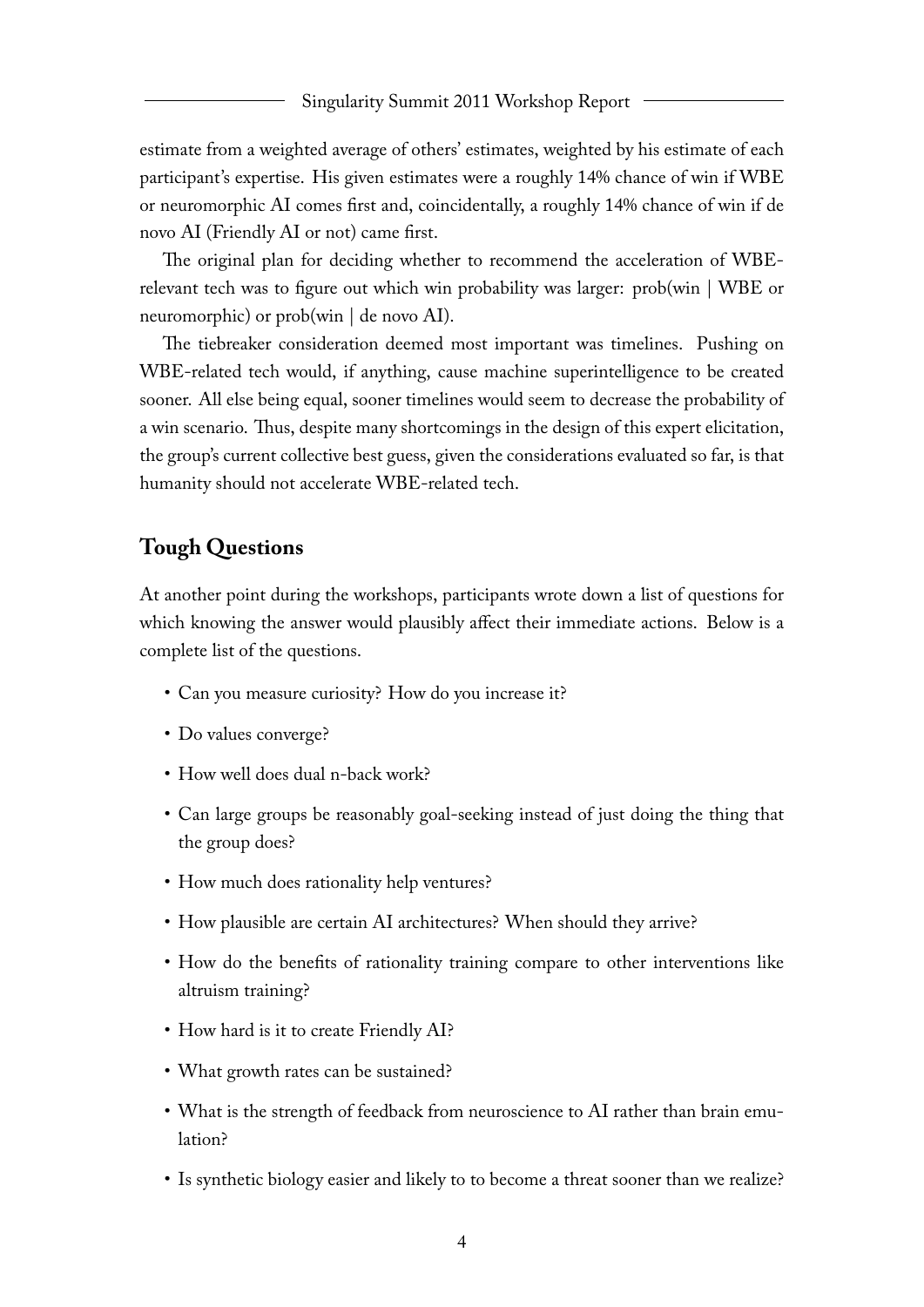- How can people nominally motivated to reduce x-risk be practically motivated?
- To what degree can salesmen be replaced by bots?
- How sane is the NSA? Can they control anything?
- What is the virality and influence on a rationality community of rationality lessons/books depending on their polish?
- Is there a way to turn money into good writing?
- Is there a safe way to do uploads, where they don't turn into neuromorphic AI?
- Can we get a post-doc to write up Timeless Decision Theory?
- Is CEV misguided? How do we evaluate it?
- What effect do skeptics and Hacker News people have upon the rationality community when recruited?
- How possible is it to do FAI research on a seastead?
- How much must we spend on security when developing a Friendly AI team?
- Can we "raise the sanity waterline" much at all?
- What is the future scalability of quantum computers?
- Will molecular manufacturing ever work?
- What's the best way to recruit talent toward working on AI risks?
- How much money do I need to live in the future, what will be the rate of return on investments?
- Under which instances do heuristics win over rationality?
- How can we identify good ideas?
- How difficult is Friendly AI vs. intelligence explosion?
- How can intermediate AI code be kept secure?
- How difficult is stabilizing the world so we can work on Friendly AI slowly?
- How much goal drift will occur over time?
- How hard will a takeoff be?
- How much experimentation does a machine need to self-improve?
- How much are human goals maximizing or satisficing?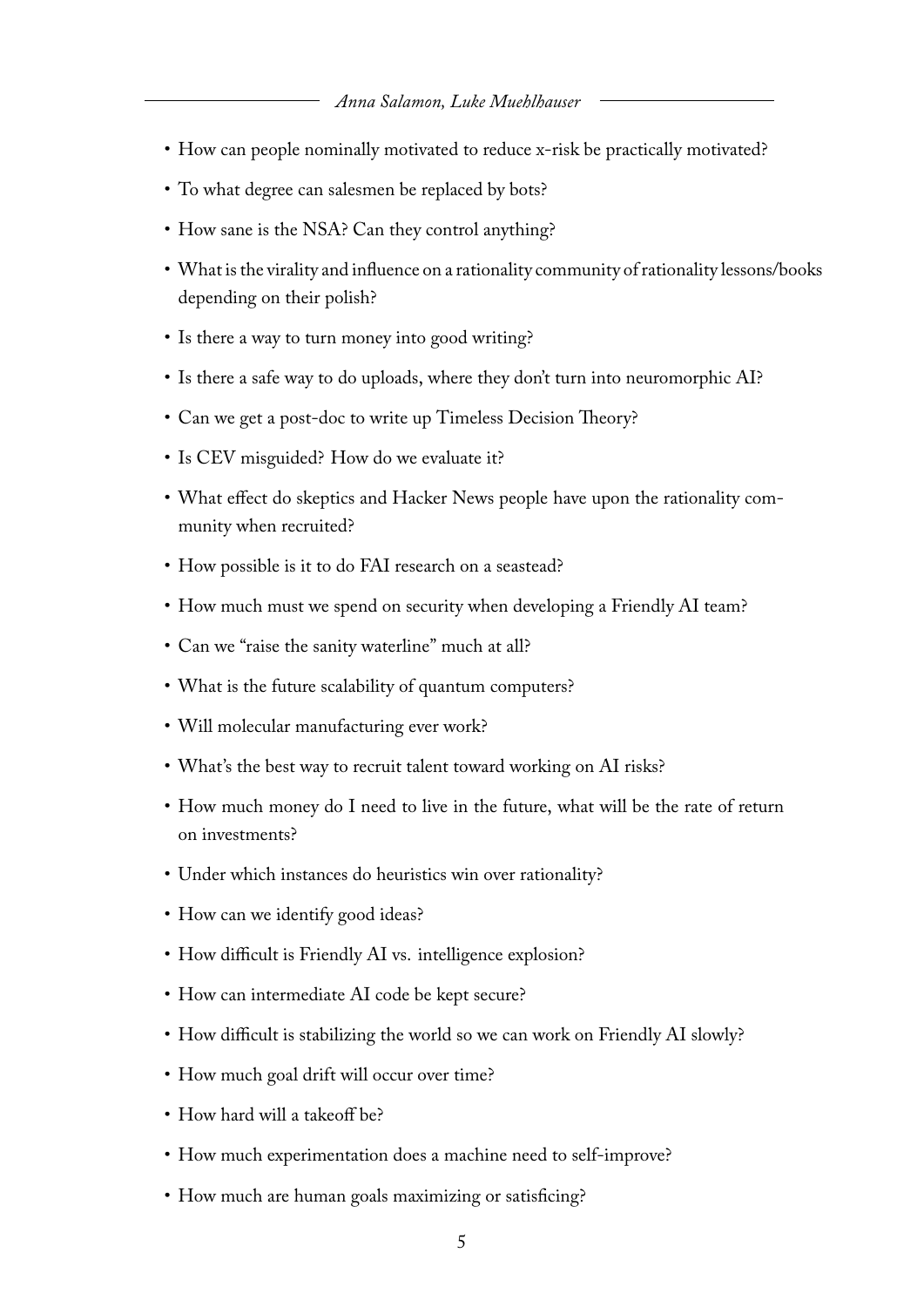- How difficult is correct philosophical consensus?
- What is the value of strategy vs. object-level progress toward a positive Singularity?
- How much interest is there in an existential risk conference or a Friendly AI conference?
- What topology does the graph of relatively rational people have?
- Is the nature of reality completely different than we currently think?
- How feasible is Oracle AI?
- Can we convert environmentalists to people concerned with existential risk?
- Is there no such thing as bad publicity for our purposes?
- Which actions have been identified as clearly useful but are not being performed because of social norms?
- What are the payoffs from specific Singularity Institute programs?
- On which questions should I delegate to others' beliefs?
- Which skills would I get the most use from per hour of training?
- How can I buy more attention and energy?